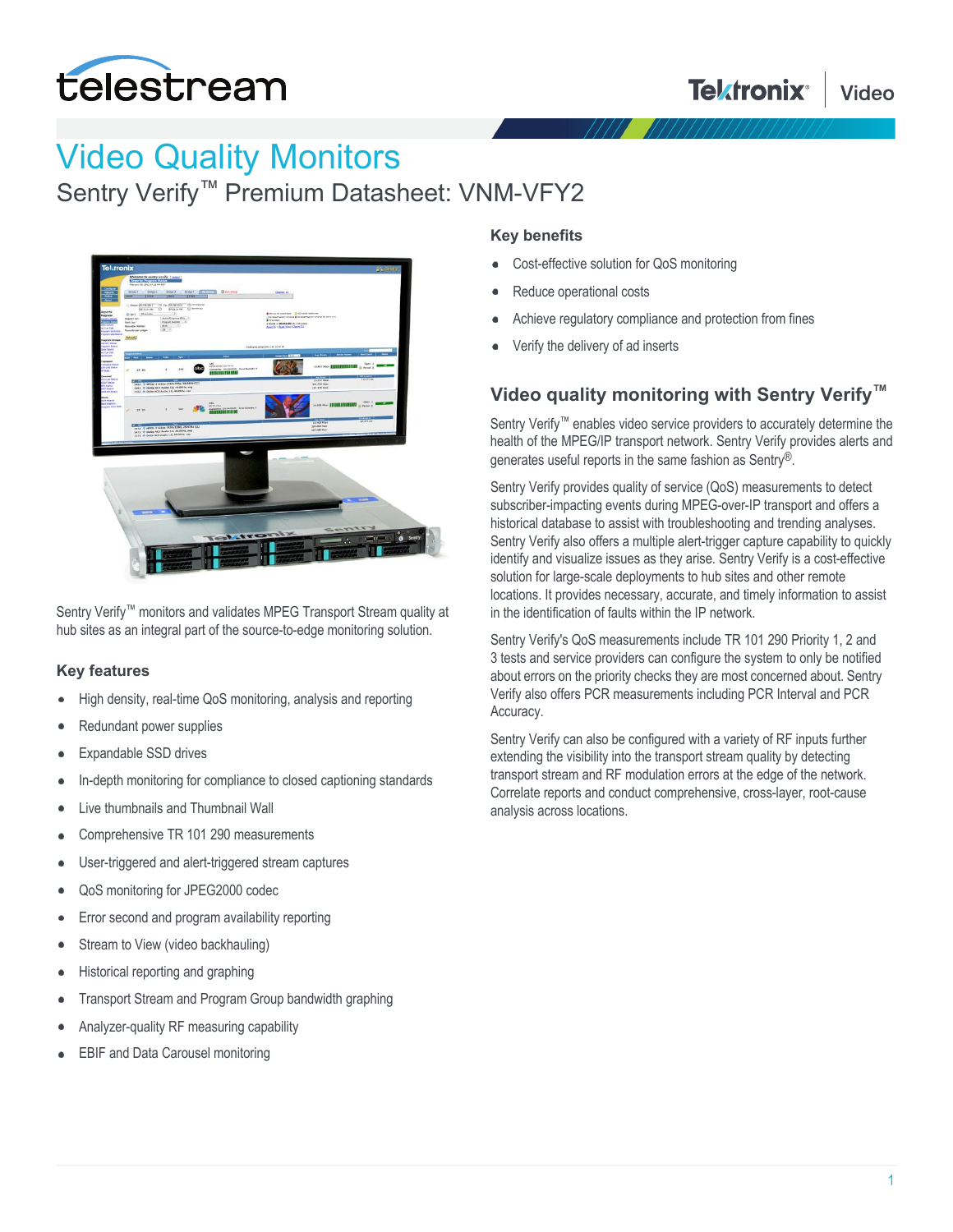## **Software options**

#### **Quality of Service (QoS) monitoring**

Quality of service measurements look at the transmission and health of the MPEG/IP transport network. Sentry Verify monitors the most critical TR 101 290 Priority 1, 2 and 3 tests to offer comprehensive QoS checks and alarming. Real-time monitoring and alerting notify service providers right away if there are errors related to the priority checks they are most concerned about. This saves on operational costs related to mean time to detect (MTTD) and mean time to repair (MTTR) an issue. Sentry Verify also offers PCR measurements including PCR Interval and PCR Accuracy.

#### **Ad insertion monitoring**

Sentry Verify provides the most complete digital ad insertion monitoring solution by combining real-time monitoring and alerting with historical auditing across the entire channel lineup in all advertising zones. Sentry Verify delivers extensive data that improves digital ad insertion on any platform, allowing engineering teams to ensure proper function of insertion technology by identifying and correcting system errors when they occur. In addition, the ad insertion verification capability allows ad sales groups to provide higher levels of customer service, resulting in greater revenue potential. Using the web-based interface you can monitor digital ad insertion across your entire network. By strategically placing Sentry or Sentry Verify in each of your ad zones, you can monitor and be alerted on all insertion opportunities network-wide, as well as issues that arise from problems.



Monitoring Ad Insertion

#### **Compliance monitoring**

For Closed Caption compliance monitoring, Sentry Verify has the ability to monitor, alert and report on the availability and quality of closed captions across all channels in real time. Sentry Verify will check that the captions are present and not in error. When errors do occur, Sentry Verify will let you know how long they were in error and the reason for the error. Data and syntax anomalies within the closed captioning data stream are detected to allow for an accurate closed captioning quality of service (QoS) measurement. This applies to SCTE20 and ATSC transported caption data.

For Audio Loudness monitoring, Sentry Verify helps video service providers ensure compliance with its advanced audio level detection and analysis based on the ITU-R BS 1770 specification. Sentry Verify monitors the loudness of every audio element on every program in every transport stream in real time. The thumbnail timeline feature captures thumbnail images to help visually confirm the relative location of audio issues in programming or commercials. Sentry Verify offers 90-day historical reporting to help service providers with documents needed to prove compliance or to show when violations have occurred.

#### **Data Carousel and EBIF monitoring**

Sentry Verify monitors tru2way™, OCAP/MHP and DSM-CC carousels. Detailed reports of carousel performance and activity are based on their real-time behavior and data output. Service providers are able to identify the root cause of errors and make necessary changes to eliminate issues and guarantee rapid application deployment. The reports show detailed source and file structures and carousel changes in real time while observing streaming metrics such as cycle time, bandwidth utilization, and stream packet continuity. Real-time alerting notifies users of critical situations, enabling them to resolve issues such as outages, cycle-time fluctuations, and unauthorized changes.

| <b>Tektronix</b> |                                                                                           |                                                                     |                                                      |                                             |                            |                        |                      | $\mathbf{F}$ Sentry"     |
|------------------|-------------------------------------------------------------------------------------------|---------------------------------------------------------------------|------------------------------------------------------|---------------------------------------------|----------------------------|------------------------|----------------------|--------------------------|
|                  | <b>Welcome to Sentry</b><br><b>Reports: OCAP Status</b><br>November 17, 2010 12:05 PH PST | [ Logout ]                                                          |                                                      |                                             |                            |                        |                      |                          |
| Summary          | Files                                                                                     | Applications                                                        | Events                                               |                                             |                            |                        |                      |                          |
| locap            |                                                                                           |                                                                     |                                                      |                                             |                            |                        |                      |                          |
|                  |                                                                                           | Note: Only one port may be selected at a time for Carousel reports. |                                                      |                                             |                            |                        |                      |                          |
|                  |                                                                                           |                                                                     |                                                      |                                             |                            |                        |                      |                          |
|                  | C From: 11/17/2010                                                                        | □ то: 11/17/2010                                                    | THE CHANGE (SCHOOL)<br>$[]$ (hhommiza)               |                                             |                            |                        |                      |                          |
|                  | 11:05:33 AM                                                                               | 12.05:33 PM<br>∞                                                    |                                                      |                                             |                            |                        |                      |                          |
| (6)(or)          | 1 Hour                                                                                    | Ÿ                                                                   |                                                      |                                             |                            |                        |                      |                          |
| Sort by:         |                                                                                           | File Namo                                                           |                                                      |                                             |                            |                        |                      |                          |
|                  | Results per page: 10 M                                                                    |                                                                     |                                                      |                                             |                            |                        |                      |                          |
| <b>Rehesh</b>    |                                                                                           |                                                                     |                                                      |                                             |                            |                        |                      |                          |
|                  | Selection: /MDN IB ROOT                                                                   |                                                                     |                                                      |                                             |                            |                        |                      |                          |
| Port 2           |                                                                                           |                                                                     | A Ele put for a vhole block I File out for come time |                                             |                            |                        |                      |                          |
|                  | Carousel 2 (PID 258)                                                                      |                                                                     | I No data/File removed                               | <b>B</b> No data/File removed for some time |                            |                        |                      |                          |
| A                |                                                                                           |                                                                     | File changed<br>$1$ block = $00:04:00$ (hr:min:sec)  | No file outages                             |                            |                        |                      |                          |
|                  | MDN IB ROOT<br>Carousel 7 (PID 263)                                                       |                                                                     | <b>File Name</b>                                     | File Size                                   | Average<br>Bitrate         | Cycle<br>Time          | History              | Current<br><b>Status</b> |
| $= 14$           |                                                                                           |                                                                     | OCAPMonitorAppCatalog                                | $1.30$ KB                                   | 2.700 Kbps                 | $3.433$ sec            |                      | <b>UP</b>                |
|                  | <b>B</b> MDN IB OD<br>Carousel 10 (PID 266)                                               |                                                                     | airtime.profile.z                                    | 1.19 KB                                     | $2.461$ Kbos               | 3.433 sec              |                      | <b>UP</b>                |
| $= 81$           |                                                                                           |                                                                     | apos                                                 | 23B                                         | 47,000 bps                 | 3,433 sec              |                      | UP                       |
|                  | MON IB GUIDEO                                                                             |                                                                     | brandhiscap                                          | 38.59 KB                                    | 80.160 Kbos                | 3.433 sec              |                      | UP                       |
|                  | Carousel 11 (PID 267)                                                                     |                                                                     | brandloggap                                          | 20.63 KB                                    | 40.691 Kbps                | 3,481 sec              |                      | <b>UP</b>                |
| $\mathbf{e}$     |                                                                                           |                                                                     | channels0                                            | 1.26 KB                                     | 3.060 Kbos                 | 3.433 sec              |                      | UP                       |
|                  |                                                                                           |                                                                     |                                                      |                                             |                            |                        |                      |                          |
|                  | MDN_IB_GUIDE1                                                                             |                                                                     | channels1                                            | 1.26 KB                                     | 2.538 Kbps                 | 3.437 sec              |                      | <b>REMOVED</b>           |
|                  | Carousel 12 (PID 268)                                                                     |                                                                     | channels61                                           | $2.21$ KB                                   | 4.598 Kbps                 | 3.433 sec              |                      | <b>UP</b>                |
| $= 2$            | MDN IB GUIDE2                                                                             |                                                                     | gls_0<br>$q/s_1$                                     | 23.81 KB<br>24.70 KB                        | 46,969 Kbps<br>48.119 Kbos | 3.481 sec<br>3.493 sec | <b>THE REFERENCE</b> | UP<br><b>UP</b>          |

Monitoring tru2way™/OCAP Carousels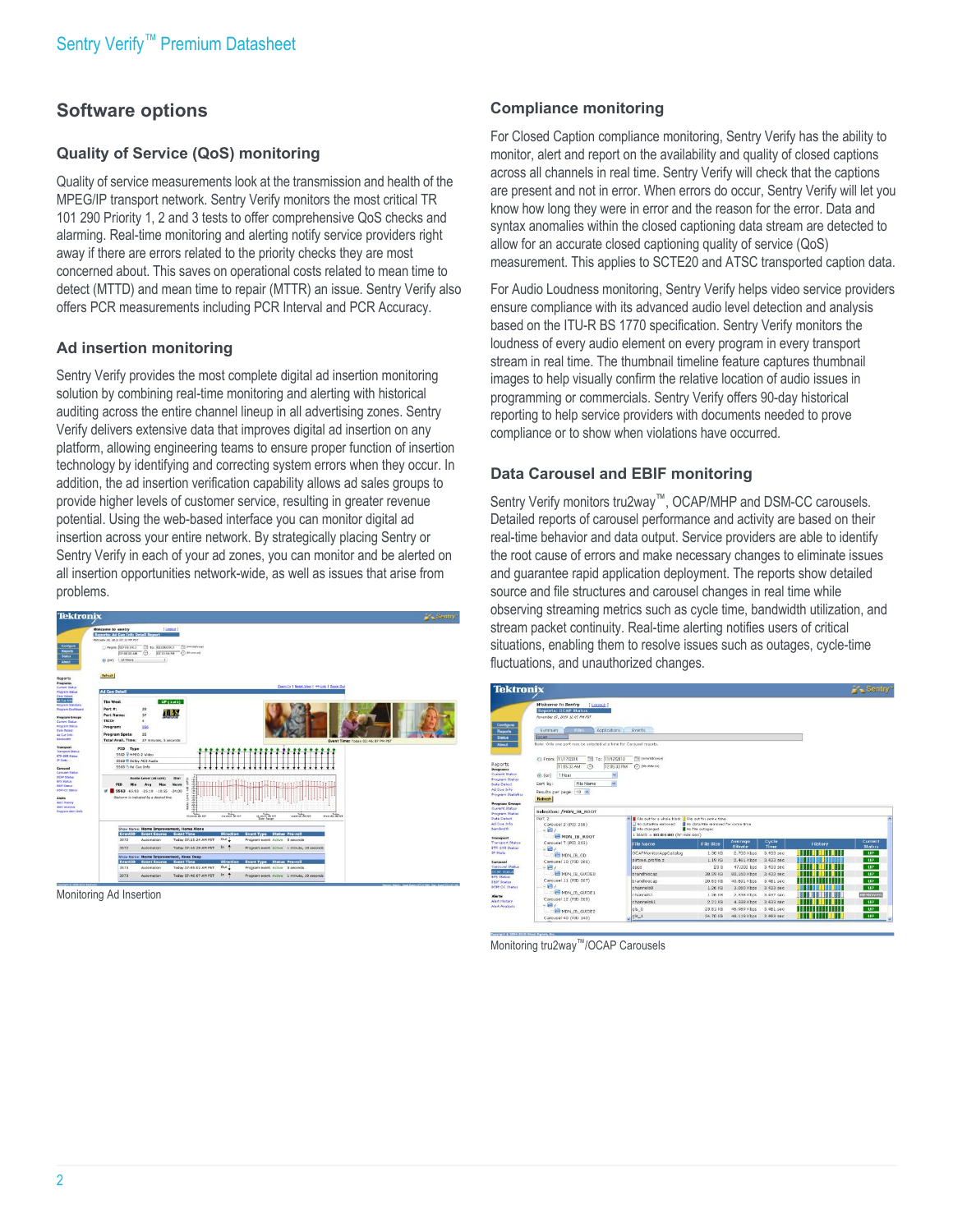eTV applications and metadata are prone to errors introduced during transport, ad splicing and multiplexing. Sentry's EBIF module decodes the application data and signaling information enabling proactive eTV monitoring and fast troubleshooting.

|                                                                                 | <b>Tektronix</b> |                                                                                                  |          |                                                                     |                                                                                    |                                                                                                                                                                                                                                        |                                                                                                              |                                                     |       |
|---------------------------------------------------------------------------------|------------------|--------------------------------------------------------------------------------------------------|----------|---------------------------------------------------------------------|------------------------------------------------------------------------------------|----------------------------------------------------------------------------------------------------------------------------------------------------------------------------------------------------------------------------------------|--------------------------------------------------------------------------------------------------------------|-----------------------------------------------------|-------|
|                                                                                 | Welcome          | <b>Reports: EBIF Event History</b><br>March 30, 2010 09:33 AM PDT                                |          | [ Logout ]                                                          |                                                                                    |                                                                                                                                                                                                                                        |                                                                                                              |                                                     |       |
| Configure<br>Reports                                                            | Summary          | Detail                                                                                           |          | Applications                                                        | Events                                                                             |                                                                                                                                                                                                                                        |                                                                                                              |                                                     |       |
|                                                                                 |                  |                                                                                                  |          | Note: Only one port may be selected at a time for Carousel reports. |                                                                                    | Fire Port 1 Port 3 Port 3 Port 4 Port 5 Port 6 Port 7 Port 8 Port 9 Port 10 Port 11 Port 12 Port 13 Port 14<br>Port 15 Port 16 Port 17 Port 18 Port 19 Port 21 Port 21 Port 22 Port 23 Port 24 Port 25 Port 26 Port 27 Port 28 Port 29 |                                                                                                              |                                                     |       |
| Reports                                                                         |                  |                                                                                                  |          |                                                                     |                                                                                    |                                                                                                                                                                                                                                        |                                                                                                              |                                                     |       |
| Programs<br>Current Status<br>Program Status                                    |                  | C From: 03/30/2010<br>08 33 43 AM                                                                | To:<br>酾 | 03/30/2010<br>09:33:43 AM                                           | Till (mm/dd/www)<br>Calmmess!                                                      | R Show Changed Modules<br><b>P Show Added Modules</b>                                                                                                                                                                                  |                                                                                                              |                                                     |       |
| <b>Data Detect</b><br>Ad Cue Info<br>Program Statistics                         | $\odot$ (or)     | 1 Hour                                                                                           |          |                                                                     |                                                                                    | F Show Removed Modules<br>Date<br>×<br>Sort by:                                                                                                                                                                                        |                                                                                                              |                                                     |       |
| <b>Program Groups</b>                                                           |                  |                                                                                                  |          |                                                                     |                                                                                    | Results per page: 25 W                                                                                                                                                                                                                 |                                                                                                              |                                                     |       |
| <b>Current Status</b>                                                           |                  |                                                                                                  |          |                                                                     |                                                                                    |                                                                                                                                                                                                                                        |                                                                                                              |                                                     |       |
| Program Stabus<br><b>Data Detect</b><br>Ad Cue Info                             |                  |                                                                                                  |          |                                                                     | <b>Refresh</b><br><b>Media Time Descriptor Count Stream Event Descriptor Count</b> |                                                                                                                                                                                                                                        |                                                                                                              |                                                     |       |
|                                                                                 |                  | $\Omega$                                                                                         |          | 8.056                                                               |                                                                                    | $c$ dFirst $c1112131>$ Last>>                                                                                                                                                                                                          |                                                                                                              |                                                     |       |
|                                                                                 |                  | <b>EBIF Module Event History</b>                                                                 |          |                                                                     |                                                                                    | Displaying Modules 1 to 25 of 52                                                                                                                                                                                                       |                                                                                                              | <b>Find in current page</b>                         |       |
| Bandwidth<br>Transport<br><b>Transport Status</b><br>FTR-290 Status             |                  |                                                                                                  |          |                                                                     | <b>Event Date</b>                                                                  |                                                                                                                                                                                                                                        | Module                                                                                                       | <b>Module Size</b>                                  | Event |
| Carousel Status<br><b>OCAP Status</b><br><b>BFS Status</b><br><b>FLIF Statu</b> |                  | Today 09:27:30 AM PDT<br>Today 09:27:30 AM PDT<br>Today 09:27:30 AM PDT                          |          |                                                                     |                                                                                    |                                                                                                                                                                                                                                        | Chill/app/2.2/LB2.dr000<br>Chill/app/2.2/LB2.dr000<br>Chill/app/2.2/YAHH.pr000                               | 0 B added<br>475 B changed<br>0 B added             |       |
| <b>TSH-CC Status</b>                                                            |                  | Today 09:27:30 AM PDT<br>Today 09:27:30 AM PDT                                                   |          |                                                                     |                                                                                    |                                                                                                                                                                                                                                        | Chill/app/2.2/YAHH.pr000<br>Chill/app/2.2/LBM.pr000                                                          | 15.131 KB changed<br>0 B added                      |       |
| Alert History<br>Alert Analysis                                                 |                  | Today 09:27:30 AM PDT<br>Today 09:27:30 AM PDT                                                   |          |                                                                     |                                                                                    |                                                                                                                                                                                                                                        | Chill/app/2.2/LEM.pr000<br>Chill/app/2.2/BOGR.pr000                                                          | 17.512 KB changed<br>0 B added                      |       |
|                                                                                 |                  | Today 09:27:30 AM PDT<br>Today 09:27:30 AM PDT<br>Today 09:27:30 AM PDT                          |          |                                                                     |                                                                                    |                                                                                                                                                                                                                                        | Chill/app/2.2/BOGR.pr000<br>Chill/app/2.2/SOLR.pr000<br>Chill/app/2.2/SOLR.pr000                             | 39.251 KB changed<br>0 B added<br>38.504 KB changed |       |
|                                                                                 |                  | Today 09:27:30 AM PDT<br>Today 09:27:30 AM PDT<br>Today 09:27:30 AM PDT<br>Today 89-27-38 AM PRT |          |                                                                     |                                                                                    |                                                                                                                                                                                                                                        | Chill/app/2.2/YAH.pr000<br>Chill/app/2.2/YAH.pr000<br>Chill/app/2.2/BOGSL.pr000<br>Chill/ann/2.2/90059_nr000 | $0 B$ added<br>S0.955 KB changed<br>$0$ B added     |       |

Monitoring EBIF/eTV

#### **SA-BFS monitoring**

Sentry is designed to identify and monitor data carousels within the transport, which enables it to keep detailed information about the real-time and historical status of the Scientific-Atlanta Broadcast Files System (BFS). Similar to the way other application carousels (tru2way, DSM-CC, etc) are monitored, Sentry is able to provide critical information about the status of BFS carousels. Multichannel service providers can set alerts to be notified of bit rate errors, file changes, file cycle times, and if files are missing.

|                                                        | From: 04/06/2010<br>$\odot$ (or)                                                                                         | 02:03:02 PM<br>1 Hour | 国<br>∞              | To: 04/06/2010<br>03:03:02 PM<br>Y | [iii] (mm/dd/yyyy)<br>$\odot$ (hhommiss) |                 | File changed<br>$1$ block = $00:04:00$ (hr:min:sec)                           | No outages            | File out for whole block File out for some time<br>Il No data/File removed Il No data/File removed for some time |    |
|--------------------------------------------------------|--------------------------------------------------------------------------------------------------------------------------|-----------------------|---------------------|------------------------------------|------------------------------------------|-----------------|-------------------------------------------------------------------------------|-----------------------|------------------------------------------------------------------------------------------------------------------|----|
|                                                        | $\ddot{\phantom{1}}$<br><b>Current Status</b><br>Sort by:<br>Active Sources Only<br>Report On:<br>Results per page: 10 V |                       |                     |                                    |                                          |                 | Carousel bitrate: 28.049 Mbps<br>Carousel file size: 30.63 MB                 | Active BFS Summary    | Total IB sources: 18<br>Total files:                                                                             | 91 |
|                                                        | <b>Expand All</b>                                                                                                        |                       | <b>Collapse All</b> |                                    |                                          |                 | < <first <11 2 =""> Last&gt;&gt;<br/>Displaying Sources 1 to 10 of 18</first> |                       |                                                                                                                  |    |
|                                                        | <b>Src ID PID</b>                                                                                                        |                       | <b>Block Size</b>   | <b>Src Bitrate</b>                 | <b>Avg Cycle Time</b>                    | <b>Src Size</b> | <b>History</b>                                                                | <b>Current Status</b> |                                                                                                                  |    |
|                                                        |                                                                                                                          | $2^{28}$              | 3000 B              | 2.328 Mbps                         | 1.362 min                                | 21.40 MB        |                                                                               | <b>HP</b>             |                                                                                                                  |    |
|                                                        |                                                                                                                          | 6 <sup>33</sup>       | 4000 B              | 525.378 Kbps                       | $25.000$ ms.                             | 1.66 KB         |                                                                               | LIP                   |                                                                                                                  |    |
|                                                        | $10^{17}$                                                                                                                |                       | 4000 B              | 527.469 Kbps                       | 25.000 ms                                | 1.66 KB         |                                                                               | <b>IIP</b>            |                                                                                                                  |    |
|                                                        | 12                                                                                                                       | 21                    | 4000 B              | 526.160 Kbps                       | 25.000 ms                                | 1.66 KB         |                                                                               | <b>TIP</b>            |                                                                                                                  |    |
|                                                        | 14 32                                                                                                                    |                       | 4000 B              | 526.169 Kbps                       | 25.000 ms                                | 1.66 KB         |                                                                               | UP                    |                                                                                                                  |    |
|                                                        | 16                                                                                                                       | 25                    | 4000 B              | 527.629 Kbps                       | 25.000 ms                                | 1.66 KB         |                                                                               | UP                    |                                                                                                                  |    |
|                                                        | 18                                                                                                                       | 30                    | 4000 B              | 526.637 Kbps                       | 25,000 ms                                | 1.66 KB         |                                                                               | UP                    |                                                                                                                  |    |
|                                                        | 20                                                                                                                       | 19                    | 4000 B              | 526.589 Kbps                       | 25,000 ms                                | 1.66 KB         |                                                                               | UP                    |                                                                                                                  |    |
| 田<br>闺<br>G<br>田<br>田<br>ē<br>$\overline{E}$<br>亩<br>G | 2001                                                                                                                     | 35                    | 4000 B              | 2.224 Mbps                         | 14.357 sec                               | 3.92 MB         |                                                                               | UP                    |                                                                                                                  |    |

<<First < | 1 | 2 | > Last>><br>Displaying Sources 1 to 10 of 18

Monitoring Scientific-Atlanta Broadcast Files System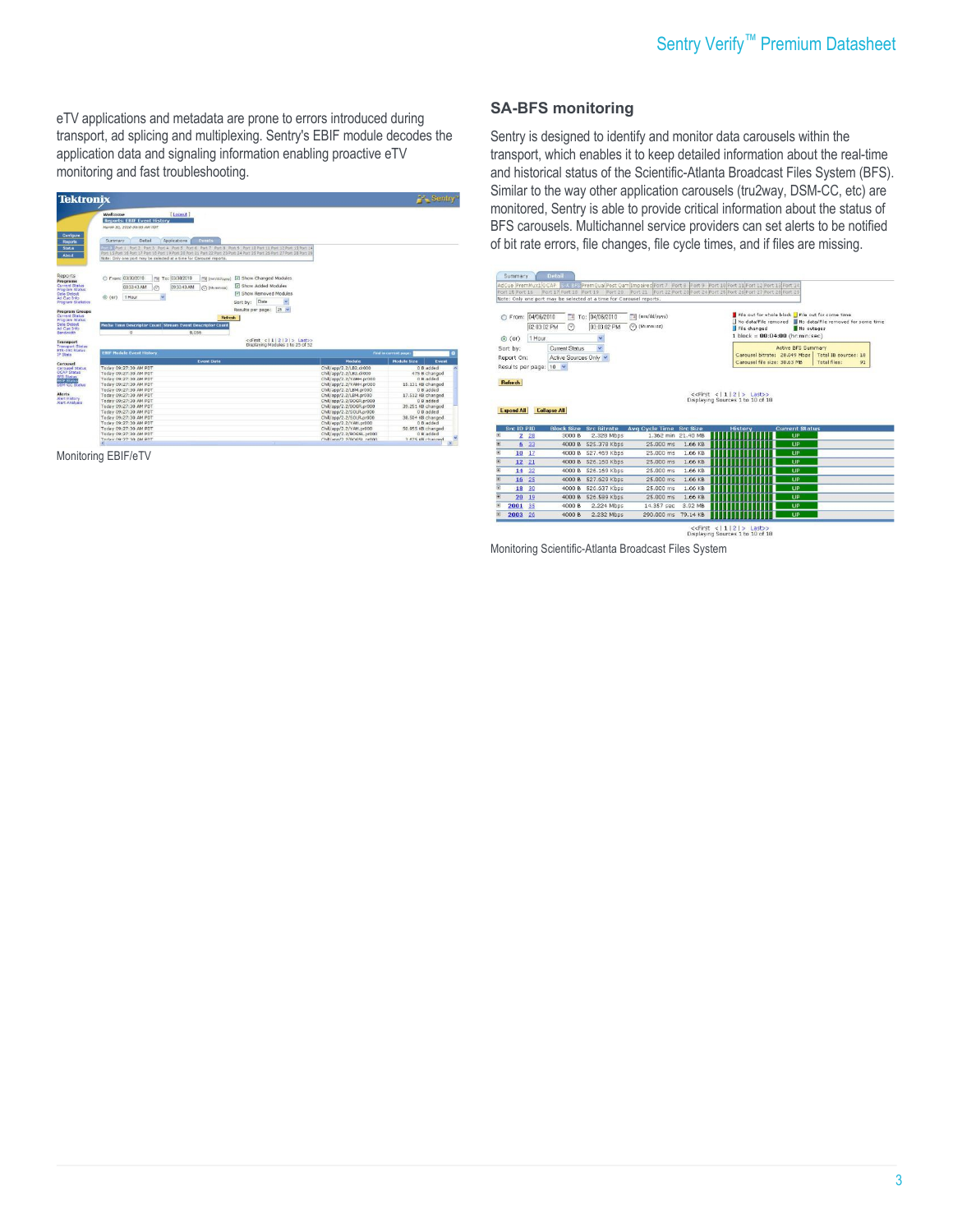# Platform specifications

#### **Platform characteristics**

| Browser support                   | Firefox, Safari, Google Chrome and Internet Explorer                                                               |
|-----------------------------------|--------------------------------------------------------------------------------------------------------------------|
| <b>MPEG/IP input port</b>         |                                                                                                                    |
| <b>Single input Sentry Verify</b> | 1000BASE-T Ethernet interface or 10GBASE-(LR or SR) interface                                                      |
| Dual input Sentry Verify          | 1000BASE-T Ethernet interface (standard) plus optional 1000BASE-T Ethernet interface, 10GBASE-(LR or SR) interface |
| <b>Management port</b>            | 1000BASE-T Ethernet interface                                                                                      |

#### **Supported protocols**

| Video                     | MPEG-2, H.264, H.265 (HEVC), VC-1, JPEG2000                   |
|---------------------------|---------------------------------------------------------------|
| Audio                     | Dolby AC-3 (5.1 Surround), E-AC-3                             |
|                           | MPEG-1 Layer II (Mono, Stereo)                                |
|                           | AAC, HE-AAC, and HE-AAC v2                                    |
| Carousel                  | tru2way™, BFS MHP / DSM-CC                                    |
| Digital program insertion | SCTE-35 (local ads), SCTE-35 2012                             |
| Misc. support             | HD/SD programs, SPTS or MPTS, multicast (IGMP v3) and unicast |
|                           | MPEG-PSI, DVB-SI, ATSC-PSIP table support                     |
|                           | SNMP trap and MIB support                                     |

#### **Physical characteristics**

| <b>Dimensions</b> |                                            |
|-------------------|--------------------------------------------|
| Height            | 45 mm (1.7 in.)                            |
| Width             | 439 mm (17.3 in.)                          |
| Depth             | 750 mm (29.5 in.)                          |
| Weight            |                                            |
| <b>Net</b>        | 14.1 kg (31 lbs.)                          |
| Shipping          | 23.7 kg (52 lbs.)                          |
| Power supply      | 100-127 / 200-240 VAC (±10% max), 50/60 Hz |
| Power consumption |                                            |
| <b>Typical</b>    | 160 to 200 W                               |
| <b>Maximum</b>    | $7.0 / 3.5 A (x2)^{1}$                     |

<sup>1</sup> The Sentry chassis includes a redundant Power Supply module. One supply at a time powers the instrument at 3.5 A max, with the redundant supply operating in standby mode.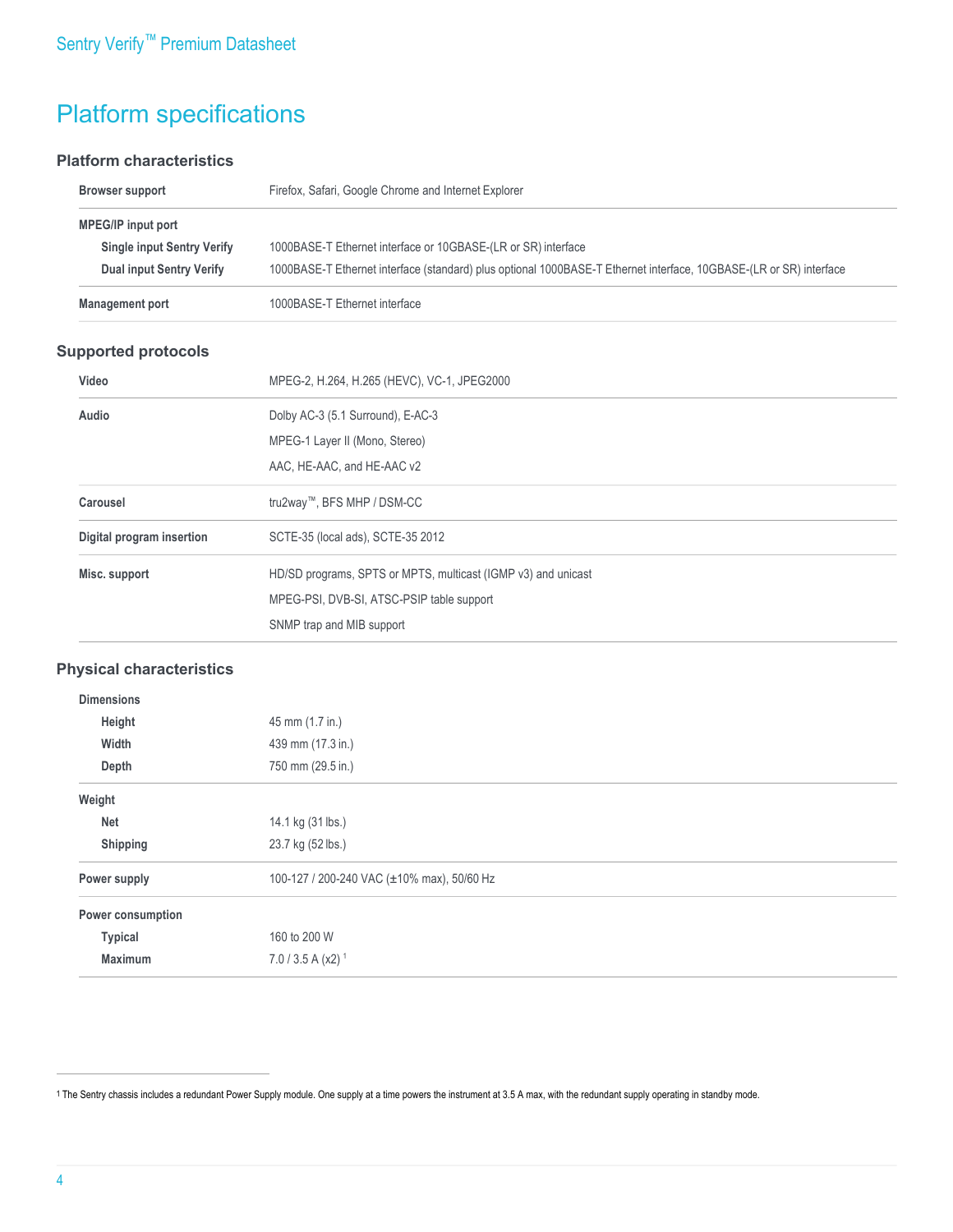#### **Environmental characteristics**

| <b>Max operating temperature</b> | 40 °C |
|----------------------------------|-------|
| Max humidity                     | 80%   |

 $C \in$